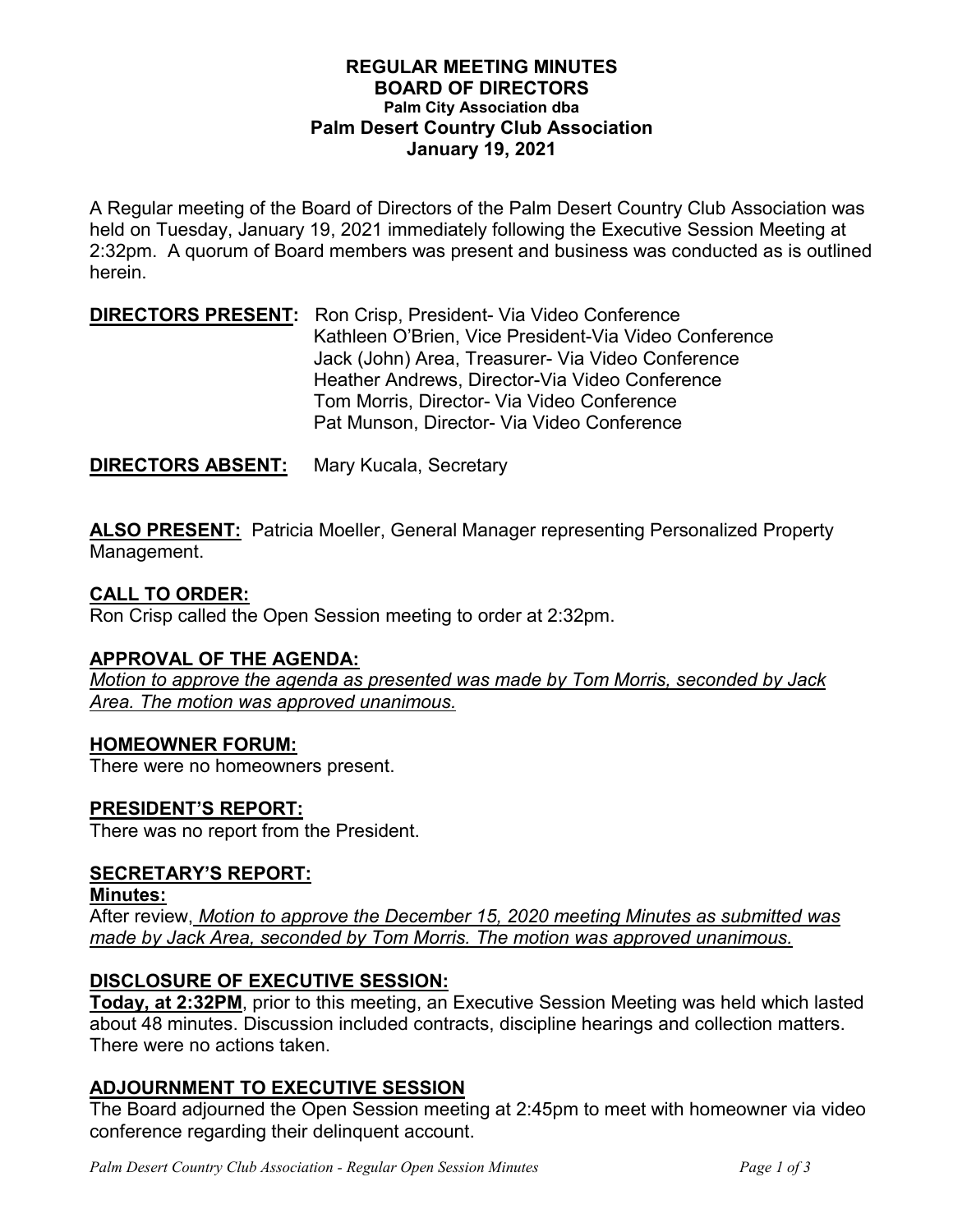# **RETURN FROM EXECUTIVE SESSION**

The Open Session Meeting was reopened at 3:05pm.

### **TREASURER'S REPORT:**

The Treasurer's report was given by Treasurer, Jack Area. The December 31, 2020 financial reports were reviewed in detail along with a one-page summary addressed to the Board. It was noted that the bank statements and reconciliations were reviewed. All Financial documents including the general ledger, Balance sheet, Revenue & Expense statement, check registers, bank statements & reconciliations, and delinquency reports were provided to the board for their review as per Civil Code.

It was noted that there is an operating CDAR account in the amount of \$60,502.75 that matures every four (4) weeks. The Board has opted to allow the CDAR to continue to roll over into another four (4) week term.

After review, *Motion to accept the December 31, 2020 financial report and bank reconciliations as prepared was made by Tom Morris, seconded Pat Munson. The motion was approved unanimous.* 

### **COLLECTION REPORT:**

The Board reviewed the collection report. There were no actions taken.

#### **COMMITTEE REPORTS:**

Emergency Preparedness Committee No report.

Neighbors Helping Neighbors Program for PDCCA - Chair, Kathleen O'Brien There was no report given.

Social Committee, Chair, Heather Andrews There was no report given.

#### **CURRENT BUSINESS:**

Community Blood Drive- Management reported on the upcoming Blood Drive that will be held on Saturday, February 16, 2021 from 10am-3pm. There will be goody bags and hot dogs given to those who give blood.

#### **NEW BUSINESS:**

Office Face Mask Policy- There was discussion on what is the policy for staff regarding face masks in the office. After discussion, it was determined that all staff members will wear a face mask in the office when someone enters the onsite office. Management will inform staff members.

#### **Management Reports:**

The Management reports for the period ending December 31, 2020 which consisted of the Violation Report, the Architectural Request Report, and Closed Escrow Report were reviewed.

After review*, Motion to accept the Management Reports as prepared by Management was made by Pat Munson, seconded by Tom Morris. The motion was approved unanimous.*